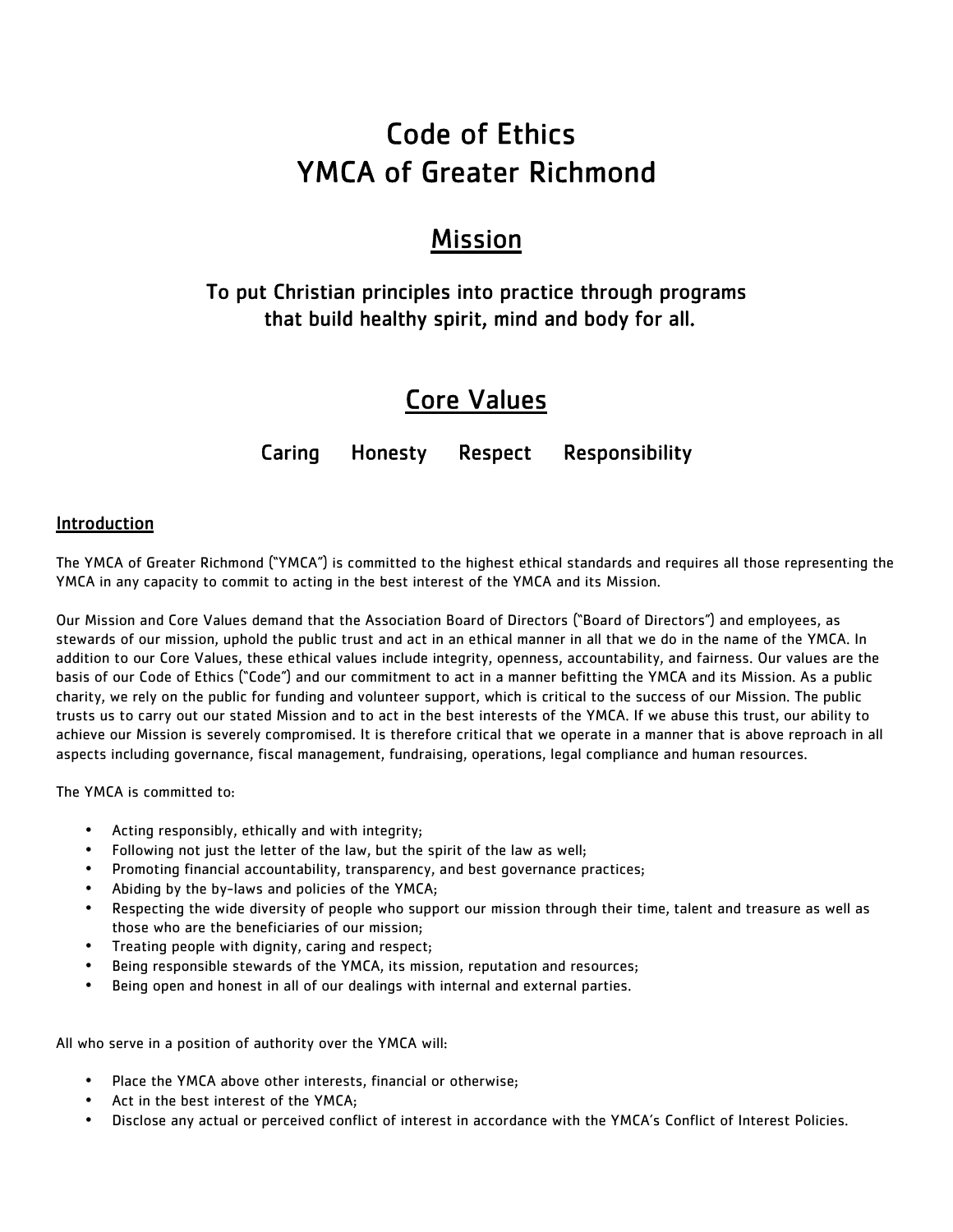### **Applicability**

This Code applies to all employees, the Board of Directors and volunteers (collectively "YMCA representatives"). Violations of this code, in the case of employees, may result in disciplinary action, up to and including termination of employment. In the case of volunteers, violations of this code may result in termination of volunteer service to the YMCA. In addition, depending on the circumstances, violations of this Code may result in civil or criminal liability and penalties to the individual involved. For purposes of this Code of Ethics, Executive Management of the YMCA includes Vice Presidents and above.

### Affirmation of the Code of Conduct

Employees and members of the Board of Directors, upon beginning employment or service to the YMCA, will be issued a copy of this Code and will be required to acknowledge, in writing, the acceptance of its terms as a condition of employment or service to the YMCA. Annually, full-time employees and members of the Board of Directors will be required to reaffirm, in writing, their commitment to the Code. Other volunteers (upon beginning of service to the YMCA and thereafter annually) and part-time staff (annually) will be notified of the existence of the Code, how it may be accessed, and the importance of their commitment to the Code.

#### Compliance with Laws, Regulations and YMCA Policies

YMCA representatives will comply fully with all applicable laws, rules and regulations of all levels of government. YMCA representatives will perform their duties lawfully and in accordance with all YMCA policies, including those contained herein, as such policies may be adopted or amended from time-to-time. In the event it becomes difficult to determine which law, rule, regulation or YMCA policy may be applicable, or the interpretation of such is unclear, YMCA representatives are required to seek advice from others, including members of Executive Management, before taking any action.

#### Financial Development

The YMCA will conduct fundraising activities in accordance with all applicable laws and the highest moral and ethical standards. Individuals engaged in fundraising will at all times represent the YMCA responsibly through their behavior and attitudes and will be honest and forthright with donors regarding the use of their gifts.

#### Fair Dealings

The YMCA is committed to the achievement of its Mission through the highest standards of responsibility and ethics, never through unethical or illegal practices. Each YMCA representative shall respect the rights of and deal fairly with YMCA members, donors, volunteers, suppliers and employees. No YMCA representative shall take unfair advantage of anyone through manipulation, concealment, misuse of privileged or proprietary information, misrepresentation of material facts, or any other intentional unfair practice.

#### **Opportunities**

YMCA representatives are prohibited from taking for themselves opportunities that are discovered through the use of YMCA property, information, or position for improper personal gain. YMCA representatives owe a duty to the YMCA to advance its legitimate interests when the opportunity to do so arises.

#### **Employment**

The YMCA is committed to providing equal opportunity in all aspects of employment. The YMCA prohibits any form of illegal harassment, intimidation or discrimination. All employees shall comply with the YMCA's Human Resources Policies. Salaried, exempt employment positions are considered full time responsibilities and therefore, no regular outside employment is condoned. Exceptions are at the discretion of the President & Chief Executive Officer (CEO).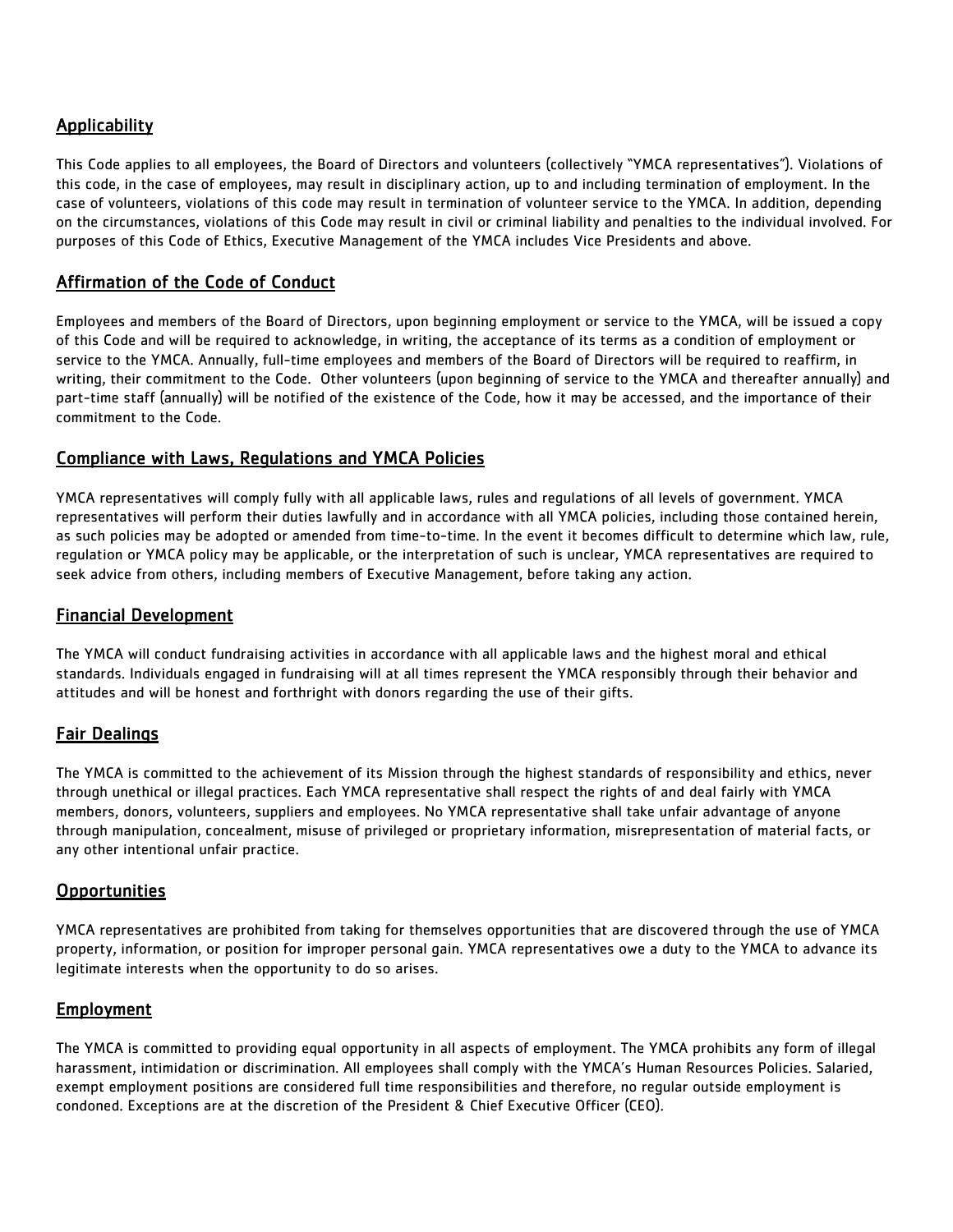## Conflicts of Interest

YMCA representatives must avoid any business interest or other associations which interfere with or influence, or even *appear* to interfere with or influence their objective judgment with respect to their responsibility to act in the YMCA's best interests. A conflict of interest arises when a YMCA representative's judgment in acting on behalf of the YMCA is or *may be* influenced by an actual or potential personal benefit for the YMCA representative or a member of the representative's family or household. Such benefits may be financial or non-financial, direct or indirect. Any YMCA representative finding himself or herself in a situation where a conflict of interest exists or may exist, or has a question regarding conflicts of interest, should contact the Vice President of Human Resources & Leadership Development immediately. All YMCA representatives shall comply with the YMCA's Conflict of Interest Policies.

## Confidential Information

YMCA representatives must not disclose to others, or use for themselves or others, any confidential YMCA information (including information associated with YMCA members or donors) originated or acquired in connection with employment or service to the YMCA, except when such disclosure has been approved in writing by Executive Management or is required by law. This non-disclosure obligation applies not only to YMCA representatives during their period of employment or service to the YMCA, but also after termination of employment, service or retirement. Any YMCA representative who has a question regarding the confidentiality of information should contact the Vice President of Human Resources & Leadership Development prior to disclosing the information. All YMCA documents, records, memoranda, contracts and other materials, whether in written or electronic form (and all copies thereof) are solely the YMCA's property and must be returned to the YMCA immediately upon termination of employment.

All electronic data created and stored by the YMCA's electronic processing systems are subject to these confidentiality standards. All employees shall comply with the YMCA's Information Systems Policies.

#### Protection and Proper Use of YMCA Assets

Each employee is accountable for the YMCA funds and assets over which he or she has control. All employees are responsible for protecting the YMCA's assets and ensuring their efficient use. Theft, carelessness and waste have a direct impact on the YMCA's ability to achieve its Mission. Any suspected fraud or theft should be reported immediately for investigation. YMCA equipment should be used for YMCA business, although incidental personal use of certain equipment may be permitted.

Anyone spending YMCA funds, or personal funds that will be reimbursed, should ensure that the YMCA receives good value in return. Anyone approving a voucher or invoice for payment should have knowledge that the purchases and amounts are proper.

#### Gifts & Improper Payments

No director, officer, volunteer, employee or any member of their respective families or households shall accept gifts, gratuities or favors of any kind from any person, firm or corporation doing business or seeking to do business with the YMCA and which could reasonably be expected to influence, or create the appearance of influencing, his or her actions affecting the YMCA. This prohibition is not intended to preclude business meals or other nominal benefits in the reasonable and ordinary course of business.

All bribes and kickbacks are strictly prohibited, as well as any other payments that are in violation of any applicable law, rule or regulation. This policy extends not only to direct payments but also to indirect payments made in any form through intermediaries. Any questions or concerns regarding this matter should be referred to the Vice President of Human Resources & Leadership Development immediately.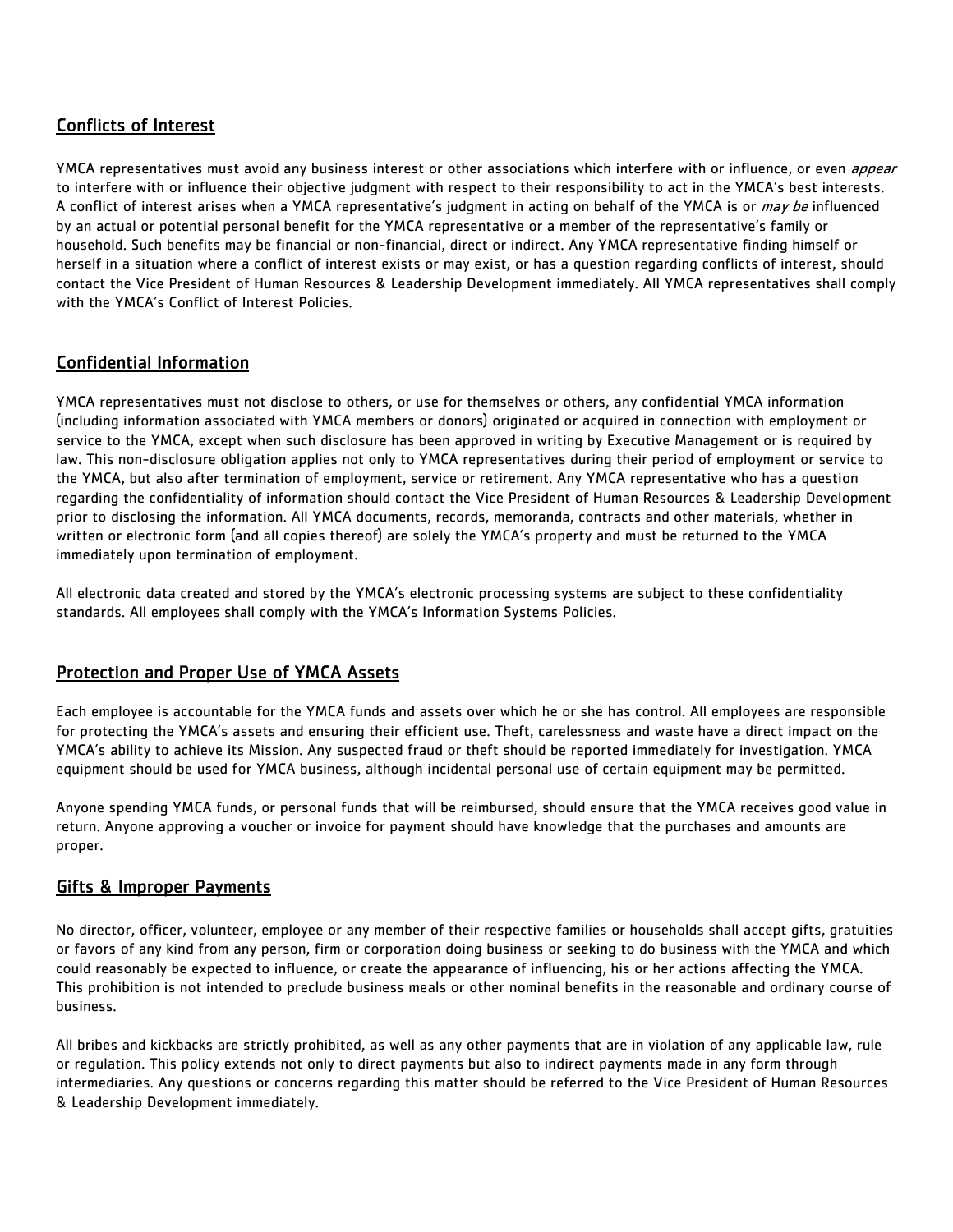### Political Activity

YMCA representatives will engage in no political activity whatsoever on behalf of, or in any way implying the representation of the YMCA. Any questions or concerns regarding this matter are to be directed to the CEO or Vice President of Human Resources & Leadership Development immediately.

#### Accounting, Auditing and Disclosure

YMCA business records must always be prepared accurately and reliably. They are of critical importance in meeting our financial, legal and management obligations and in achieving our Mission. In that regard:

- The books of account, financial statements and records of the YMCA shall accurately reflect the operations and financial results of the YMCA.
- There shall be no disbursements or receipts of YMCA funds outside the YMCA's established system of accountability.
- YMCA representatives may not make or approve any payment with the intention or understanding that any part of such payment is to be used for any purpose other than that described in the document supporting the payment.
- Records are to be kept in accordance with the YMCA's internal controls at all times, fully and accurately reflecting all transactions.
- YMCA representatives may not make or approve any transaction for any purpose other than the purpose stated in the documents supporting the transaction.
- No unrecorded fund or asset may be maintained.
- No false or misleading entry, record or report may be made or permitted to go uncorrected.
- All reports, vouchers, bills, payroll and service records, measurement and performance records, and other essential data must be prepared with care and honesty.

No YMCA representative shall take any action to fraudulently influence, coerce, manipulate or mislead the YMCA's independent auditors. No false, misleading or incomplete statements will be made to any internal or external auditor, nor shall any YMCA representative conceal or withhold any information requested by an internal or external auditor pertaining to their audit or review of the YMCA's records, transactions or financial statements.

It is the YMCA's policy to provide full, fair, accurate, timely and understandable disclosures in all documents and communications required by external parties. The YMCA expects all YMCA representatives to act in a manner that supports this policy.

#### Responsibility for Compliance, Implementation and Administration

The Audit Committee, on behalf of the Board of Directors, will have oversight responsibility with respect to the Code. All known violations of the Code will be reviewed with the Audit Committee, including the resolution of matters reported. The CEO has primary responsibility for compliance and executive oversight with respect to the Code. Implementation and administration of the requirements of the Code are the responsibility of the Vice President of Human Resources & Leadership Development. Other personnel may be appointed to assist in the implementation and administration of this Code and related standards of conduct.

#### Reporting Violations of Policy

Each employee is responsible for bringing to the YMCA's attention any circumstances that the individual believes constitutes a violation of this Code, including any apparent or suspected violations involving the YMCA's financial reports, accounting, or internal control policies and procedures. Failure by an employee to discharge this responsibility may be considered as serious as the violation itself.

Members of the Board of Directors are expected to report suspected violations of the Code.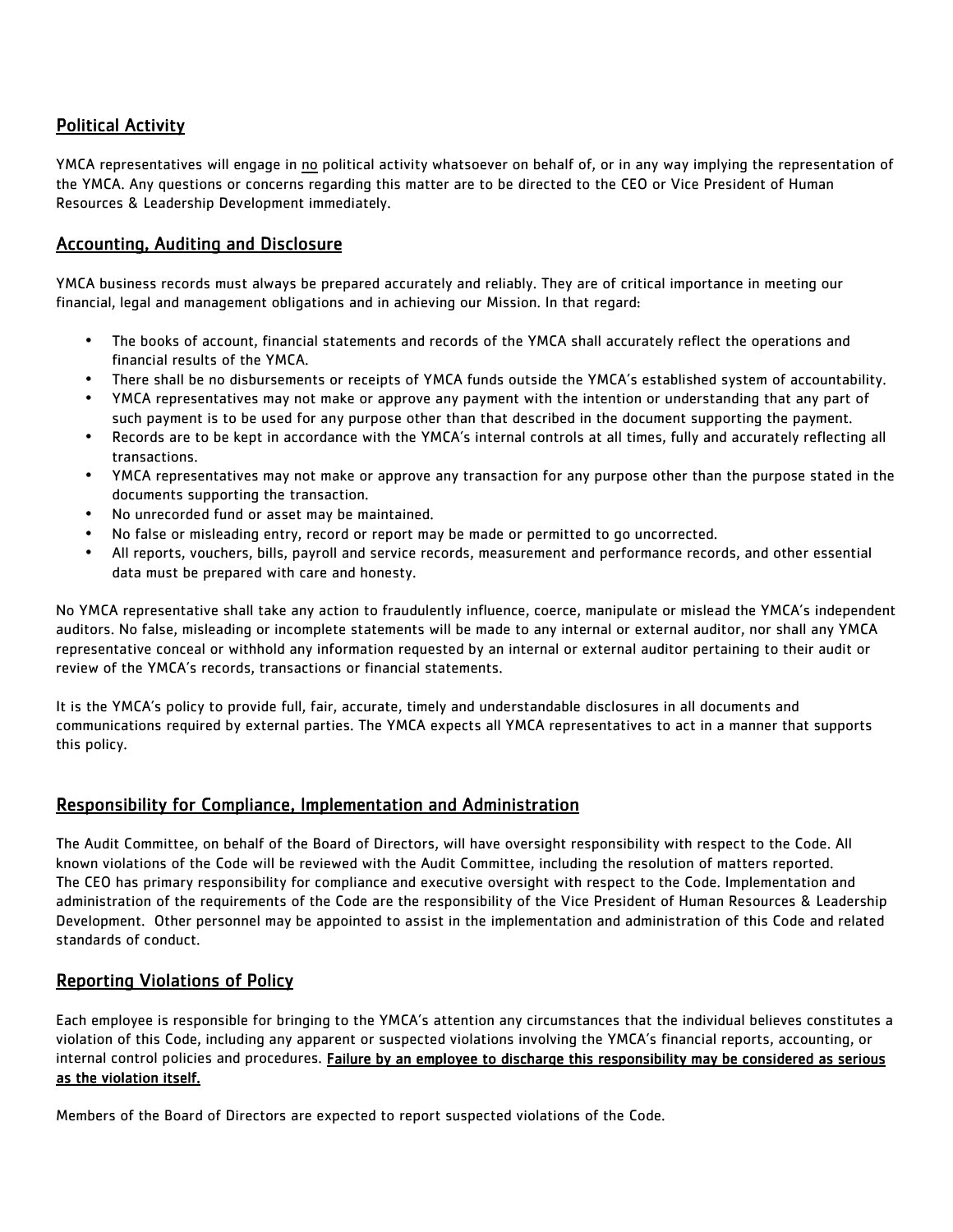Any retaliation against any employee or other reporting individual because that individual, in good faith, reported a violation is strictly forbidden.

Suspected violations of the Code should be reported in accordance with the YMCA's Policy on Suspected Misconduct.

### Waiver of Compliance with the Code of Conduct

Any waiver of compliance with this Code requested by a member of the Board of Directors or Executive Management of the YMCA must be approved in writing by the Board of Directors. Any waiver of compliance with this Code by any other employee must be approved in writing by the Chief Executive Officer and will be reported to the Audit Committee.

#### Annual Review of the Code of Conduct

The Code of Conduct will be reviewed annually by the Audit Committee and revisions thereto may be recommended to the Board of Directors as necessary.

#### Questions and Interpretations

YMCA representatives are encouraged to speak with the CEO, Vice President of Human Resources & Leadership Development or another member of YMCA Executive Management about questions involving this Code, or the best course of action in a particular situation.

Approvals: Audit Committee – April 16, 2008

Board of Directors – April 24, 2008